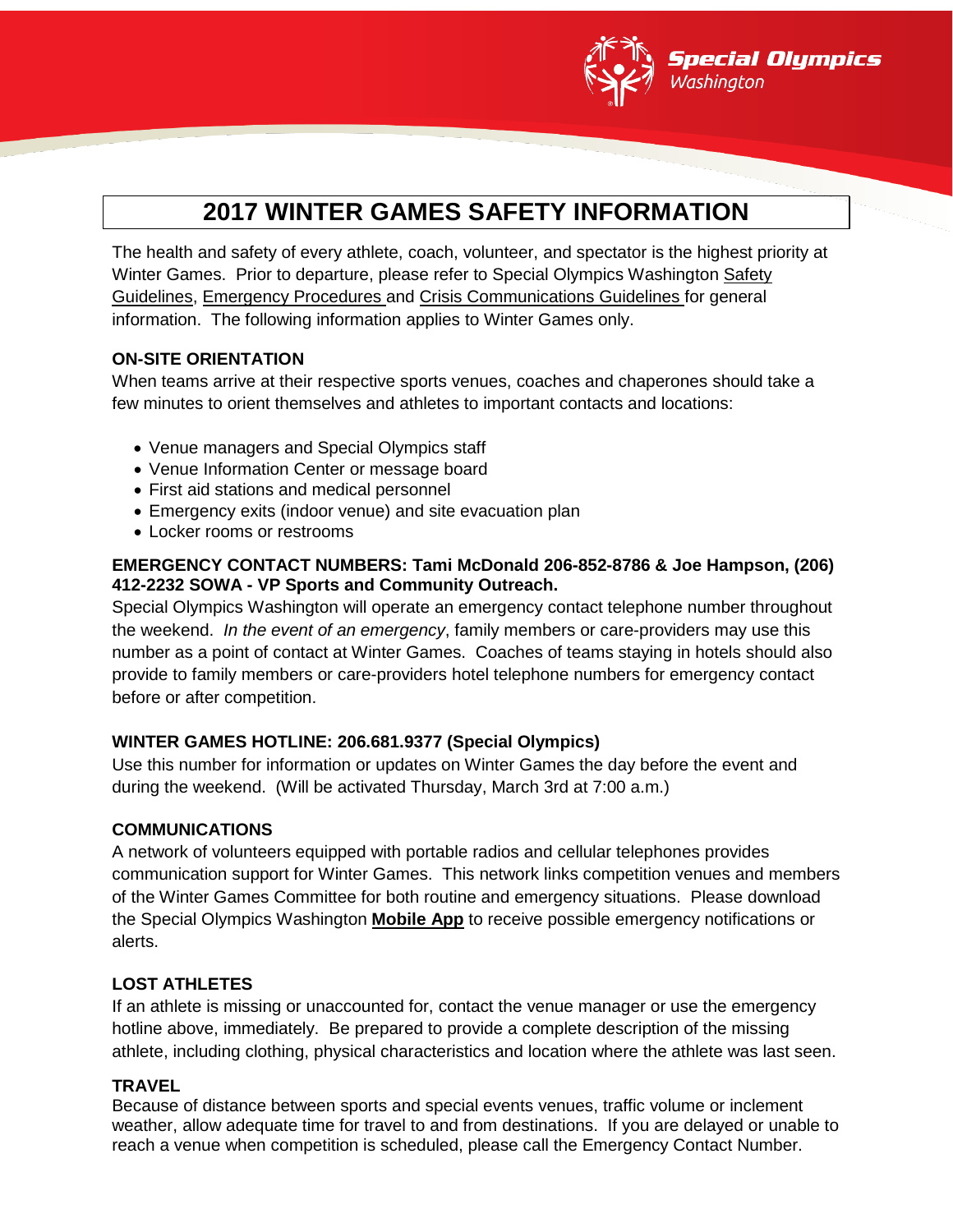## **ATHLETE PARTICIPATION FORMS (MEDICALS)**

It is the coach's responsibility to carry copies of the Athlete Participation Form (Medical) for each team member at all times during the Winter Games. In the event of an injury or medical emergency, coaches will be asked to provide this form for medical personnel.

## **WEATHER AND ROAD CONDITIONS**

Winter storms can range from moderate snowfall over a few hours to blizzard conditions with blinding, wind-driven snow or freezing rain that lasts several days. Severe weather conditions that restrict travel, limit visibility, pose a risk of hypothermia/frostbite or create dangerous racing conditions could result in suspension or cancellation of competition during Winter Games.

SOWA and the Winter Games Committee will maintain a winter storm watch prior to and during the weekend, with periodic evaluation of weather and road conditions. Venue managers and coaches will be notified of approaching storms, road closures or other conditions that relate to the safety and health of all participants in the Winter Games.

Prior to departure for the Games, participants may call the SOWA office at 206.681.9377 For an update on weather conditions and road closures that may delay travel to Wenatchee.

If teams are unable to reach competition venues because of hazardous driving conditions or road closures, competition may be suspended until conditions improve.

#### **TRANSPORTATION**

Participating teams are responsible for their own transportation to Wenatchee for Winter Games. Vehicles should be equipped with tire chains or other traction devices, booster cables, first aid kit, blankets or sleeping bags, bottled water and other emergency provisions.

Transportation is available for volunteers and VIP's between hotels and competition venues during the Winter Games.

## **TRAVEL BETWEEN VENUES**

Because of the distance between sports and special events venues, the volume of vehicle traffic and possibly inclement weather, coaches are advised to allow adequate time for travel to and from competition venues. If you are delayed or unable to reach the venue when competition is scheduled, please contact your Senior Regional Manager or utilize the Emergency Contact Number.

## **CONTINGENCY PLANS**

Contingency plans are in place for all competition venues in case of unfavorable course or rink conditions, serious injury/illness, power outages or equipment failure.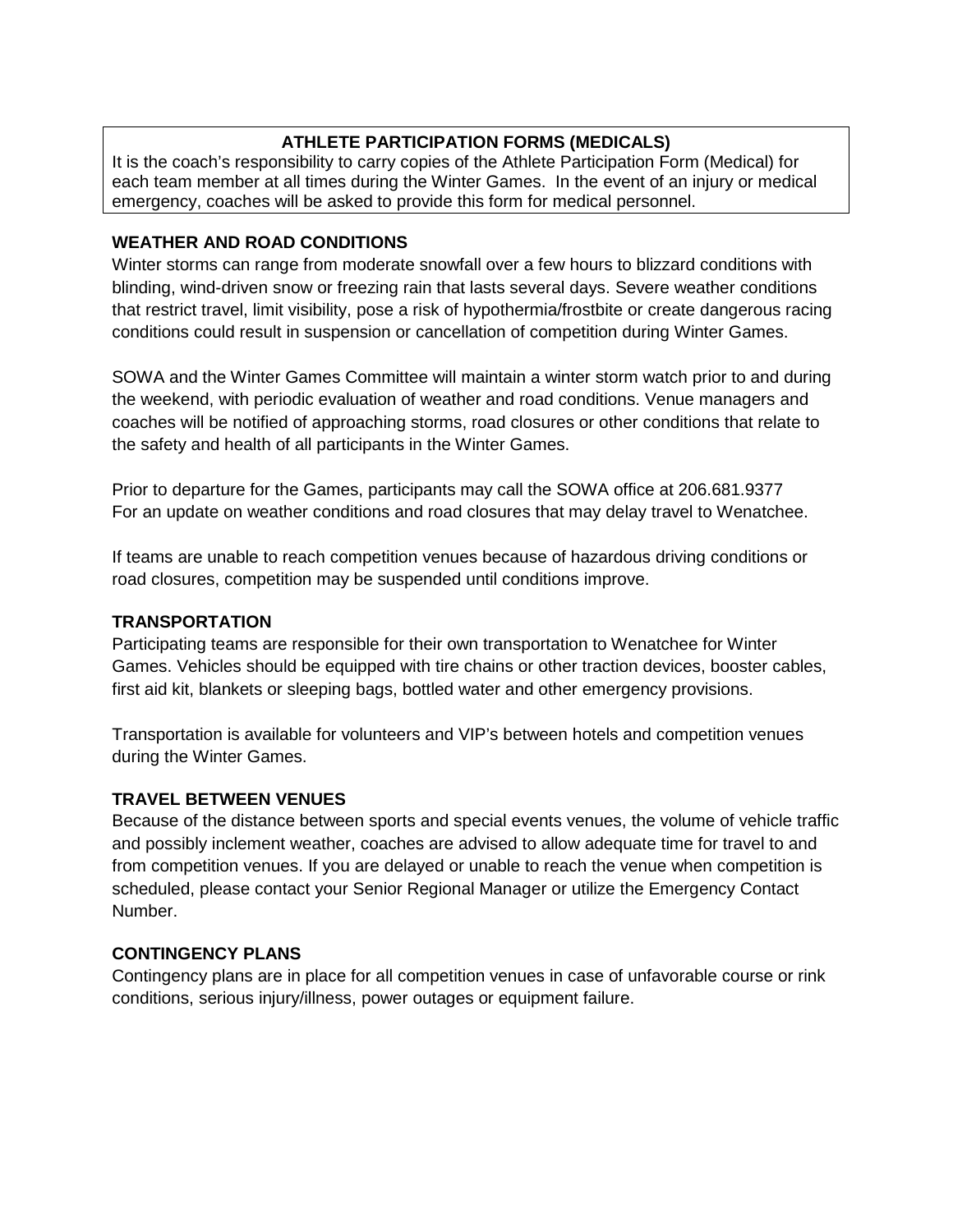

# **SAFETY GUIDELINES**

The health and safety of athletes, volunteers and spectators is the highest priority at every Special Olympics team practice, competition or special event. Risk reduction and accident prevention requires good planning, effective communication and a high level of awareness by all participants.

#### **HYPOTHERMIA OR FROSTBITE**

Prolonged exposure to cold temperatures can lead to hypothermia or frostbite. Wear several layers of loose-fitting, lightweight clothing rather than one layer of heavy clothing. Wear mittens instead of gloves and always wear a cap. Signs of frostbite are white or pale fingers, toes, nose or ear lobes. Signs of hypothermia are uncontrollable shivering, slow speech, memory lapses, frequent stumbling, drowsiness and exhaustion.

Do not give a frostbite or hypothermia victim any liquid containing caffeine. Do not use hot water to warm cold hands or feet.

#### **HEAT AND HYDRATION**

Overheating and dehydration are serious dangers, **please be sure that athletes and volunteers drink plenty of water** throughout the competition and related activities. In hot weather, pure water is the best source of hydration (not soda or water-based drinks like coffee). Whenever possible, water coolers will be placed at each venue and refilled periodically by medical staff.

At outdoor events, avoid the sun whenever possible; wear hats and apply sunscreen frequently.

#### **SEIZURES**

Seizures sometimes occur under the stress of competition or strenuous activity. In the event a seizure occurs:

• Notify the on-site medical personnel, venue manager or Special Olympics staff.

Seizures normally last only a few minutes and the athlete requires only rest to recover. Medical personnel will determine if the athlete requires further treatment at a hospital.

#### **INJURIES**

Injuries can occur at any time, but are more likely as athletes encounter fatigue and dehydration. In the event an injury occurs:

- Keep the injured athlete calm and stationary; *do not move the injured athlete.*
- Contact the on-site medical personnel, venue manager or Special Olympics staff.
- Stay with the injured athlete until medical personnel arrive.

Medical personnel will evaluate the injury and determine if the athlete requires further treatment. Athletes requiring further treatment will be transported to an approved medical facility.

#### **ACCIDENT/INCIDENT REPORTING**

A Special Olympics *First Report of Accident/Incident* form should be completed as promptly and accurately as possible. This procedure allows claims to be processed quickly and provides information for improved safety and risk reduction at subsequent Special Olympics events.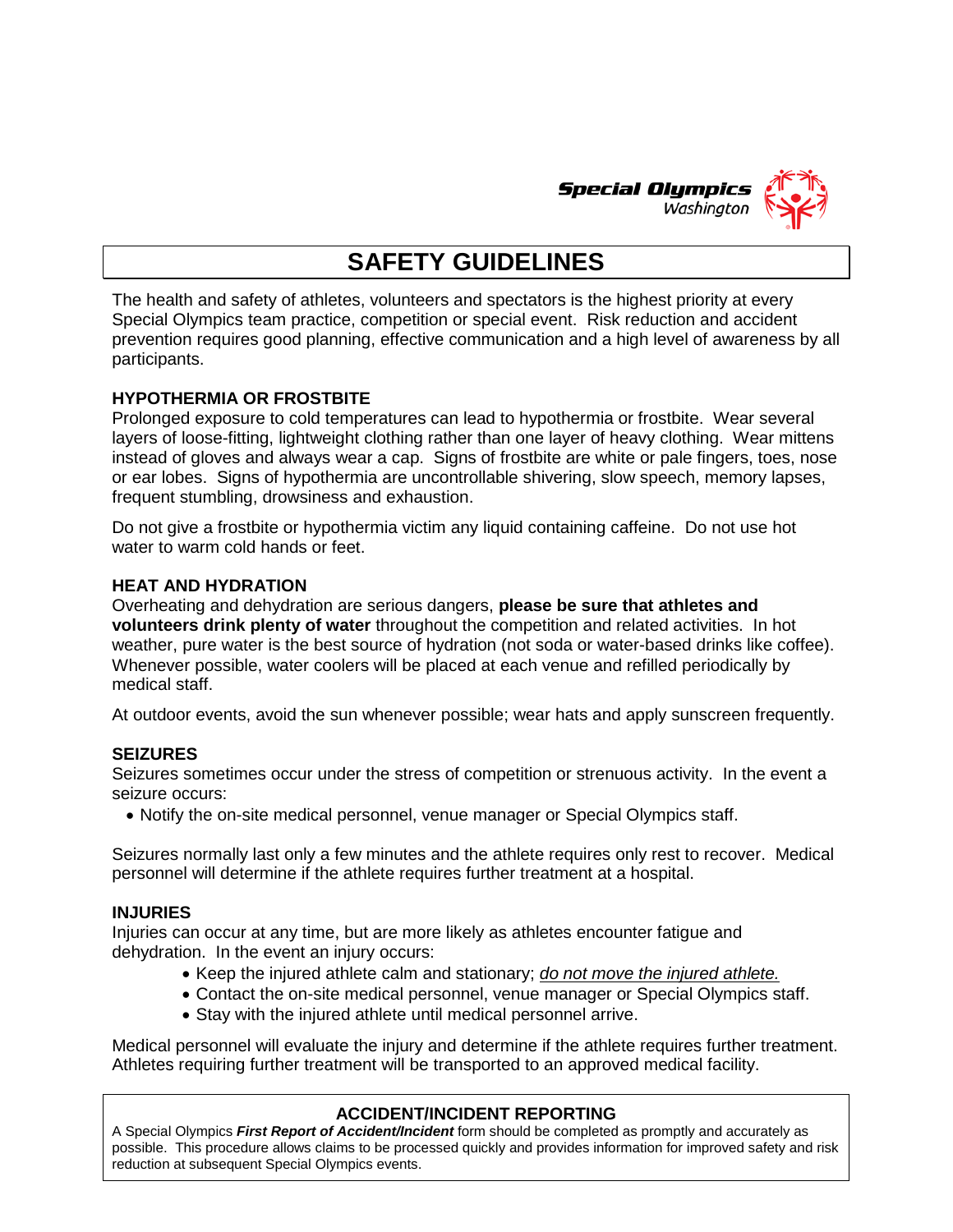

## **CRISIS COMMUNICATION GUIDELINES**

The risk of a crisis or controversial situation is a reality at every Special Olympics event. The likelihood of illness or serious injury to athletes, volunteers or spectators, lost or missing athletes or family members, extreme weather conditions, fire, natural disasters or other emergency situation should be considered by all participants whenever engaged in a Special Olympics activity.

## **Responding To A Crisis**

The challenges in dealing with a crisis situation are several:

- Remaining calm and keeping others calm;
- Keeping perspective and dealing with the crisis effectively;
- Coordinating internal communication and speaking with one voice;
- Avoiding the temptation to withhold information in order to protect the organization.

A well-defined crisis communication plan enables us to manage the present situation, avoid further crisis or controversy, and maintain a positive, professional image.

#### **Crisis Management Team**

Special Olympics Washington has identified a Crisis Management Team, consisting of the President and CEO, Vice President Sports, Vice President Communications, Chair of the Board of Directors, Games Chair, and a legal advisor as required.

#### *All public communication regarding crisis situations, especially communication with media, will come from members of this team. Under no circumstances should anyone else make any statement to the media regarding a crisis situation. Any inquiries by media or others should be directed to a member of the Crisis Management Team.*

Please note that this policy deals with public communication during a crisis, not such things as personal safety or evacuation issues. As coaches or key volunteers, your first priority is to act in the interest of any persons at your venue who are affected or potentially affected by the situation at hand.

#### *In most cases, your first contact should be with venue managers, medical personnel or Special Olympics staff on site.*

#### **Whom Do You Call?**

In case of an actual crisis situation, after medical personnel have been called to the scene, one of the following individuals should be contacted immediately. (Attempt to contact in the order listed.)

#### **Tami McDonald, Games Chair, 206-852-8786 Joe Hampson, VP Sports and Community Outreach, 206-412-2232**

The above individuals will contact members of the Crisis Management Team, and they will determine the appropriate course of action, prepare a statement and designate a spokesperson to respond to media inquiries.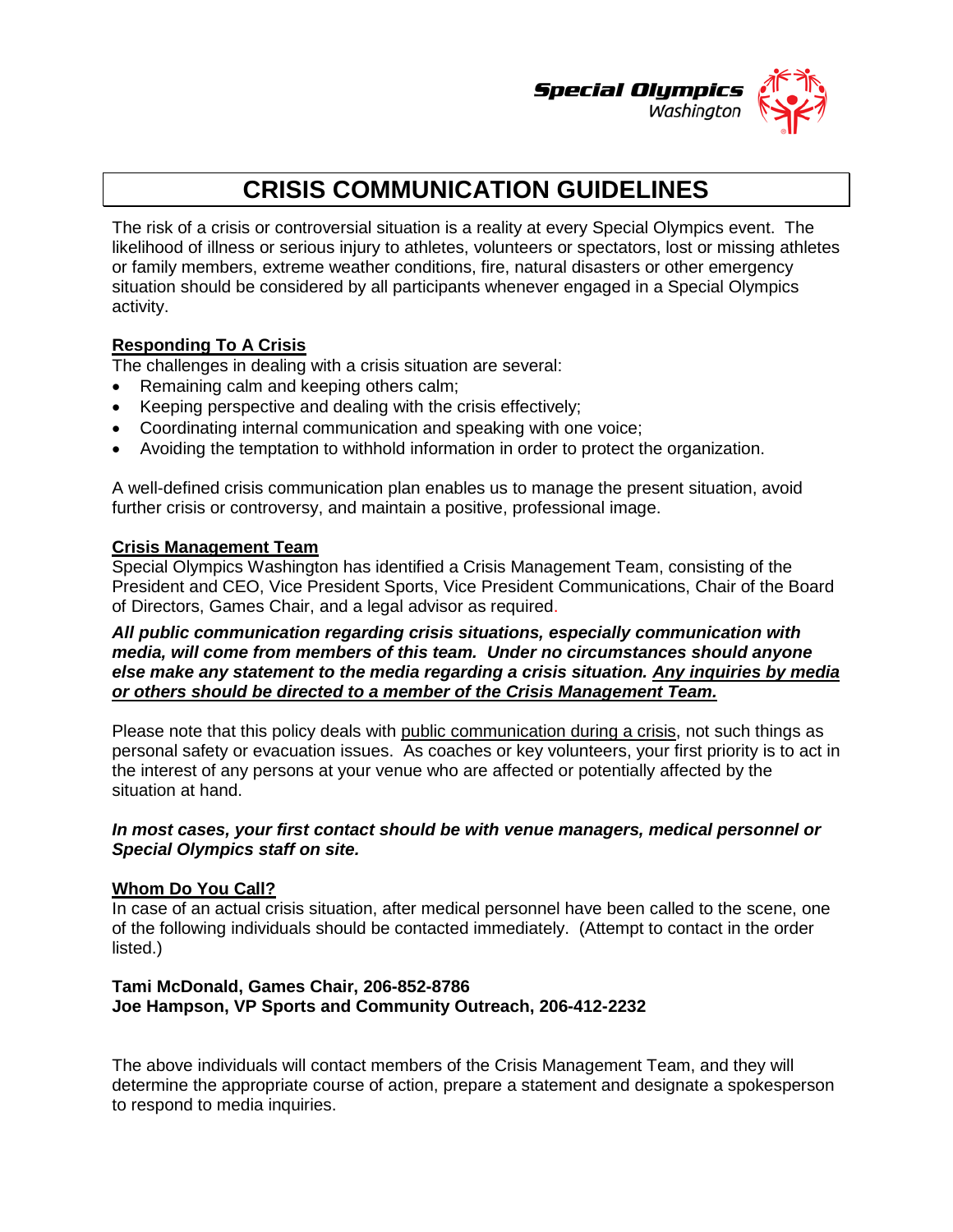

## **EMERGENCY PROCEDURES**

In the event of an emergency situation requiring immediate evacuation, it is imperative that all event participants be prepared to respond calmly and quickly. Emergency Plans are effective only if all participants are prepared to assess the situation carefully, respond rather than react, and use good judgment and common sense.

#### **SEVERE WEATHER/LIGHTNING**

When Games organizers receive warning of an approaching storm that involves risk to participants from lightning, high winds, heavy rain or snow, they may suspend the event until the risk has ended. Upon notice of impending danger, participants should:

- Move out of open areas to safe refuge or designated shelter.
- IN CASE OF LIGHTNING, DO NOT SEEK SHELTER UNDER TREES.
- Stay away from objects that conduct electricity, such as utility poles or metal objects.
- If you feel a tingling sensation, drop to the ground and curl up as tightly as possible.
- If you are traveling in a vehicle, remain inside the vehicle.

#### **TORNADO**

Tornadoes are violently rotating columns of air that descend in a funnel shape and form during the early stages of thunderstorms. The best protection during a tornado is in an interior room on the lowest level of a building, preferably a basement.

#### **EARTHQUAKE**

- The Pacific Northwest is a high-risk area for earthquakes. If an earthquake occurs, athletes, coaches, volunteers and spectators should observe the following guidelines:
- **Outdoors:** Stay outside. Move away from buildings, trees, signs, utility poles or downed electrical wires. Expect aftershocks, which may also cause damage due to potentially weakened condition of load-bearing structures from the first quake.
- **Indoors:** Stay inside the building, away from windows, glass doors or elevators. *Drop-Cover-and-Hold.*Crawl under a desk/table or sit with your back to interior wall. Protect your head with your arms. Do not leave a building until the shaking is over.

#### **FIRE**

Know the location of exit doors and windows. Plan your escape route and practice if possible.

- If caught in smoke, drop to your hands and knees and crawl; breathe shallowly through your nose or use your blouse, shirt or jacket as a filter.
- If forced to advance through flames, hold your breath; move quickly; cover your head and hair; keep your head down and close your eyes as much as possible.
- If your clothes catch fire, *Stop-Drop-and-Roll* until the fire is out.

#### **COACHES AND VOLUNTEERS**

**Remain calm and keep others calm. Determine if injuries have occurred, notify on-site medical personnel and assist others if necessary. Make sure all athletes and coaches are accounted for. Report to the Venue's designated evacuation area and await instructions from the venue manager or emergency coordinator**.

## **EVACUATION PLANS**

In case of severe environmental conditions or other threat to participants' health and safety, athletes and volunteers will be directed to a designated safe gathering place at each venue. The venue manager or emergency coordinator will determine the appropriate course of action.